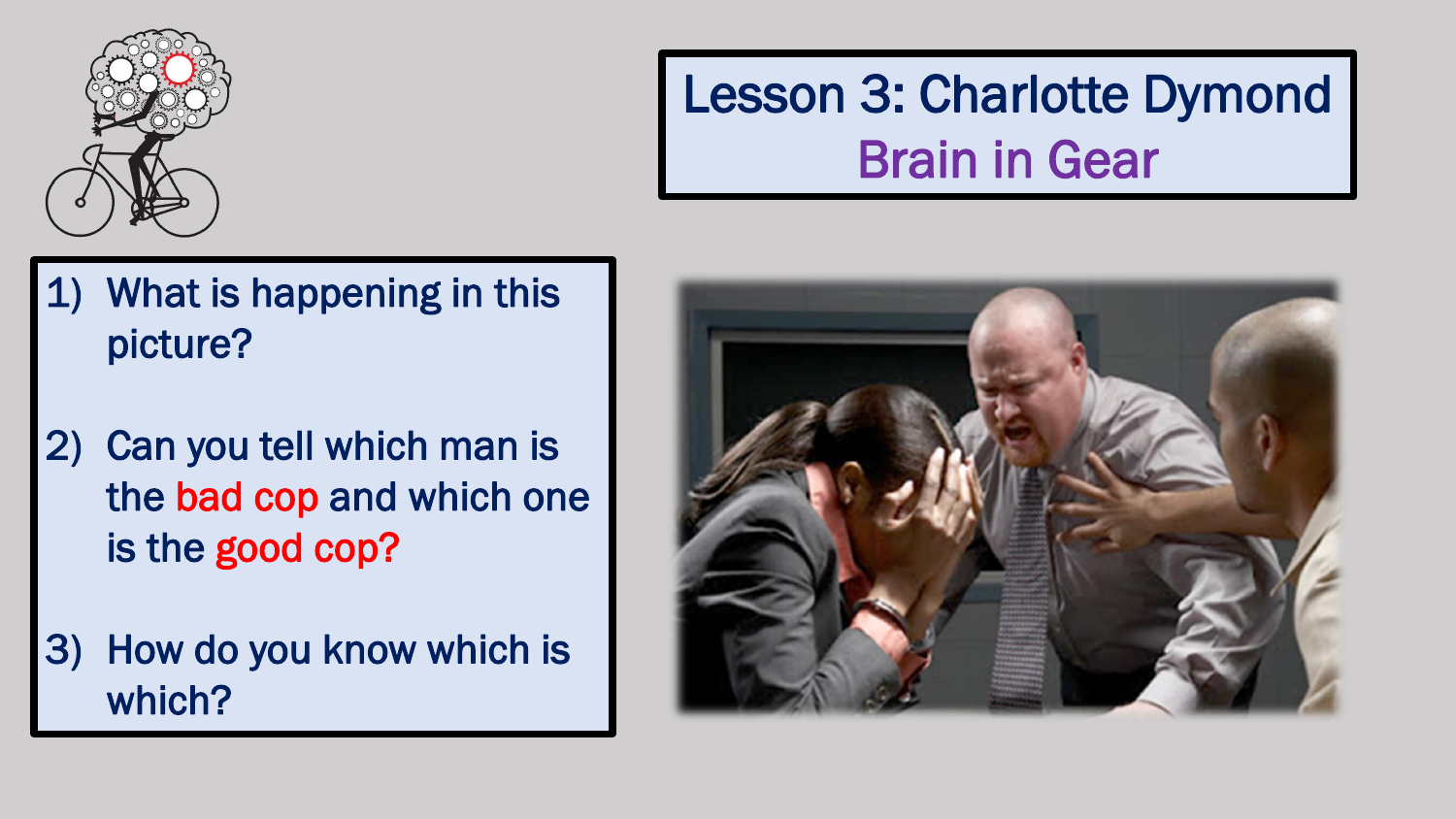#### ABC: "You are innocent until proven guilty"

#### **Start the discussion:** • I believe that... In my opinion... One argument may be that... I'd like to make the point that... **Agree:** • I support your point because… Your opinion is reasonable because... I agree with your statement because... Your argument is a valid one because... **Build:** • Building on what... said... • In addition to ...'s statement... • I agree with your point, but should add that… • Your argument is a good one, however it needs... **Challenge:** • This opinion could be questioned because… My own view is contrasting with yours because... • I would like to challenge your argument because... • I disagree with your statement for a number of reasons...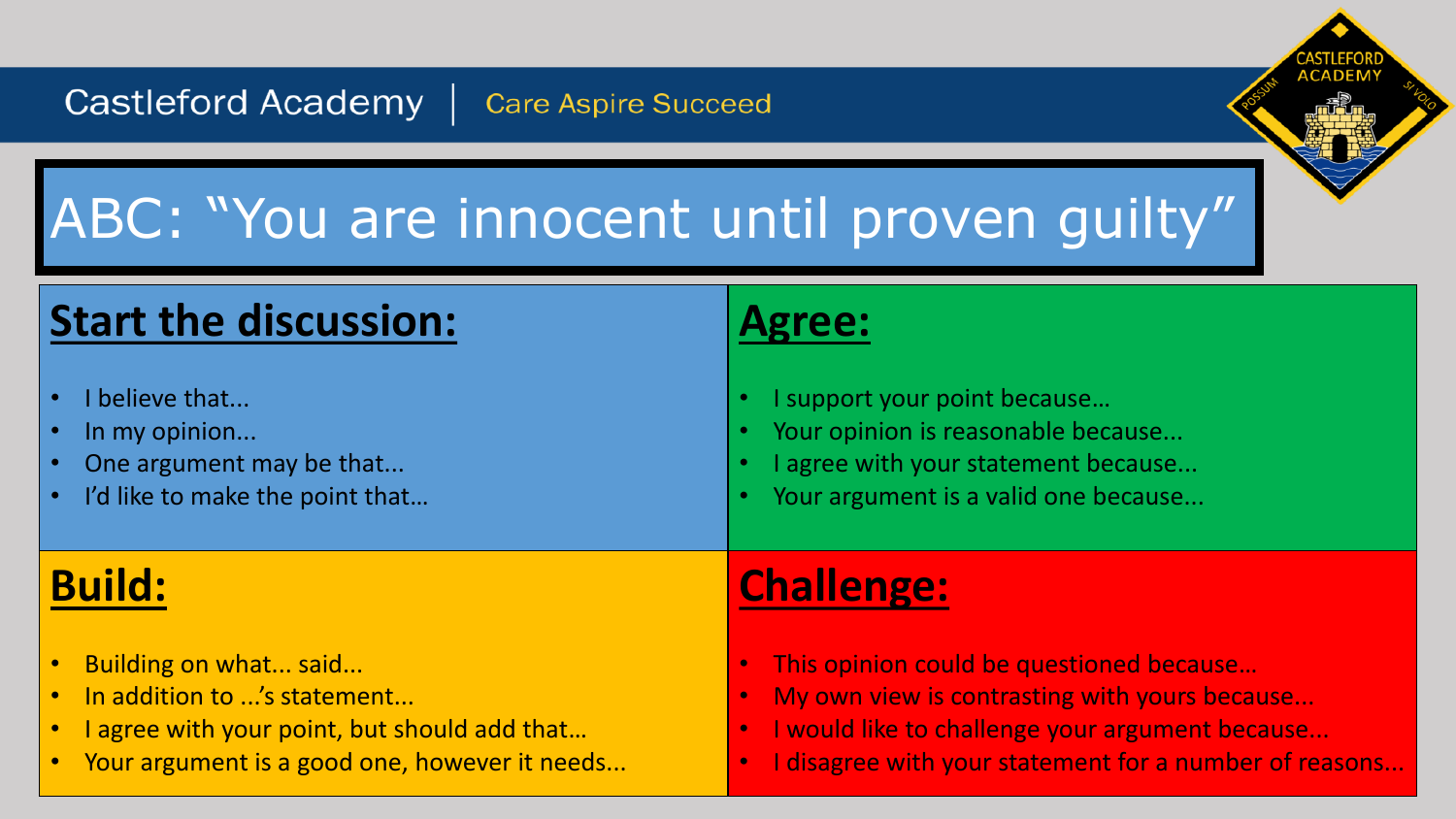

# **Lesson 3: Charlotte Dymond<br>
Learning Focus**

#### **1) To use the characters of good cop and bad cop to create the police interview with Matthew.**

#### **2) To create effective characters in performance.**

#### **3) To comment on the success of a performance.**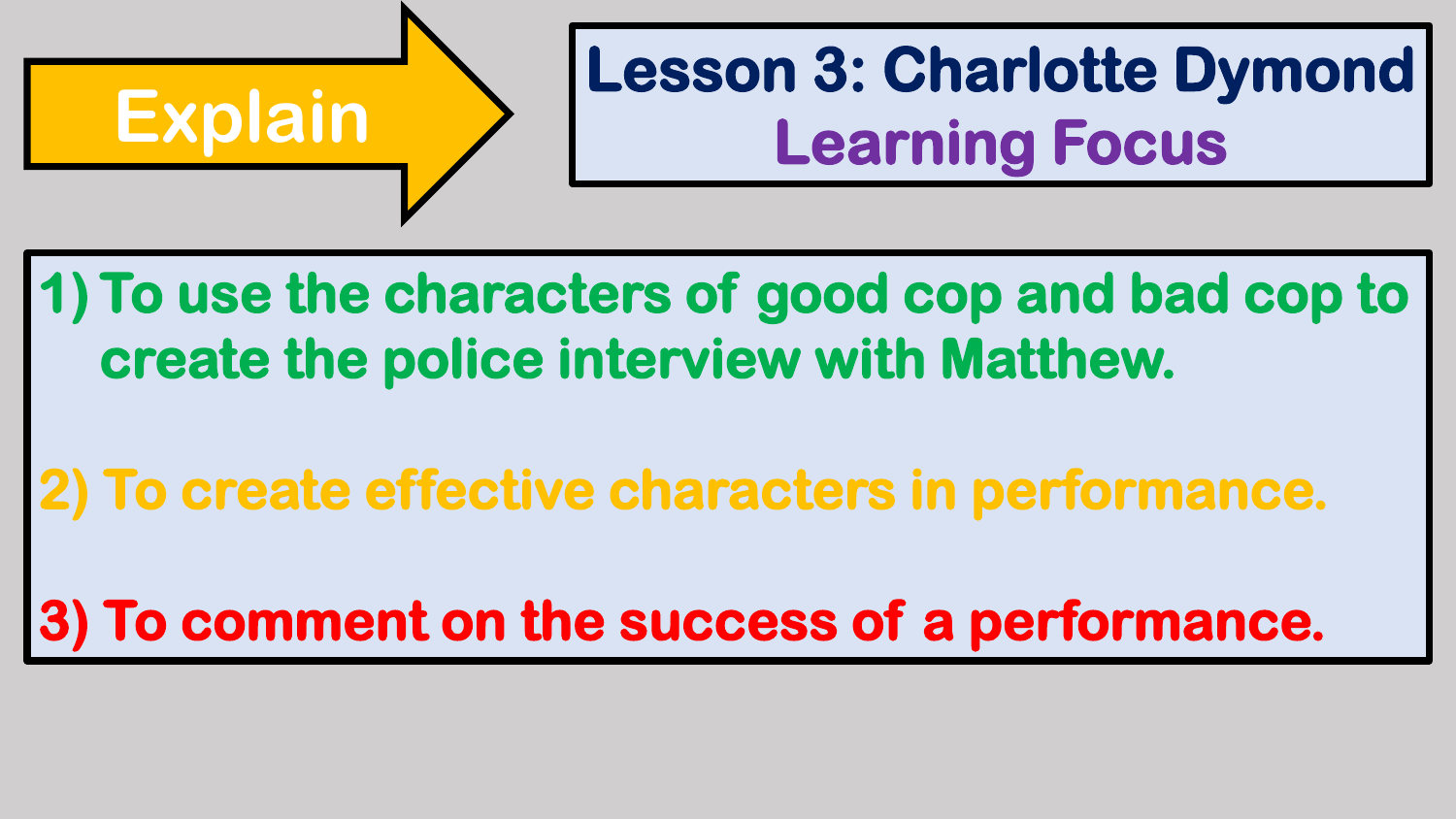#### **Lesson 3: Charlotte Dymond<br>
Explain Mew Developments! Detectives have found Charlotte Dymond's blood stained green handkerchief on her boyfriend, Matthew! If you were questioning Matthew about the handkerchief, what sort of questions would you ask? Think Closed Questions? Closed Question Questions? Open Questions?**

**Write down your questions**

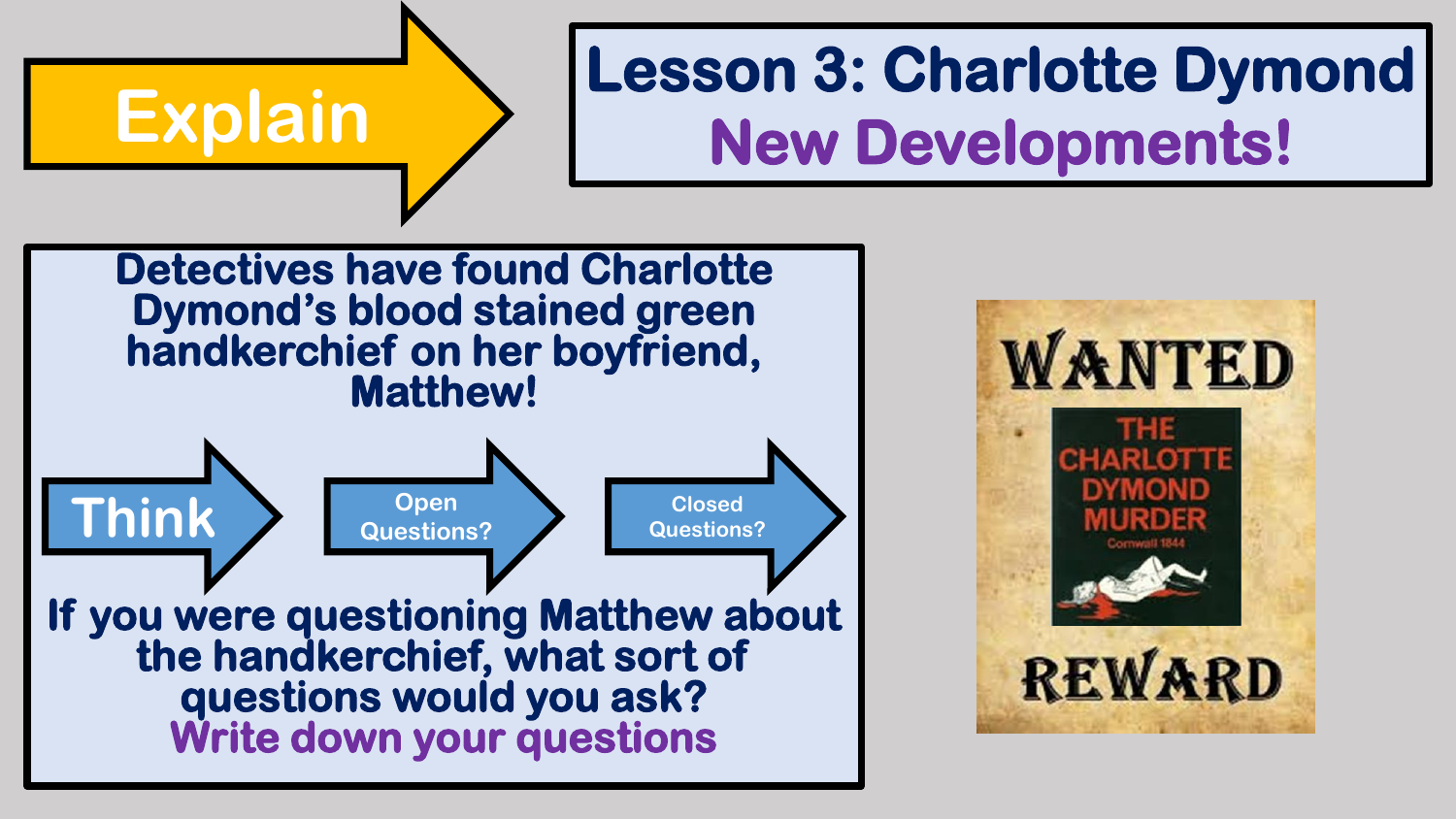# **Create Lesson 3: Charlotte Dymond Sculpting Characters**

**Task:**

- **Create a freeze frame for each character – a good cop and a bad cop.**
- **Think about what the character is doing and what they look like?**
- **Think about their situation and what they want from the person they're investigating.**

#### **Success Criteria**

- ✓**You must both show a different cop – good / bad.**
- ✓**When creating, you consider all of your performance skills: facial expression, body language and gesture.**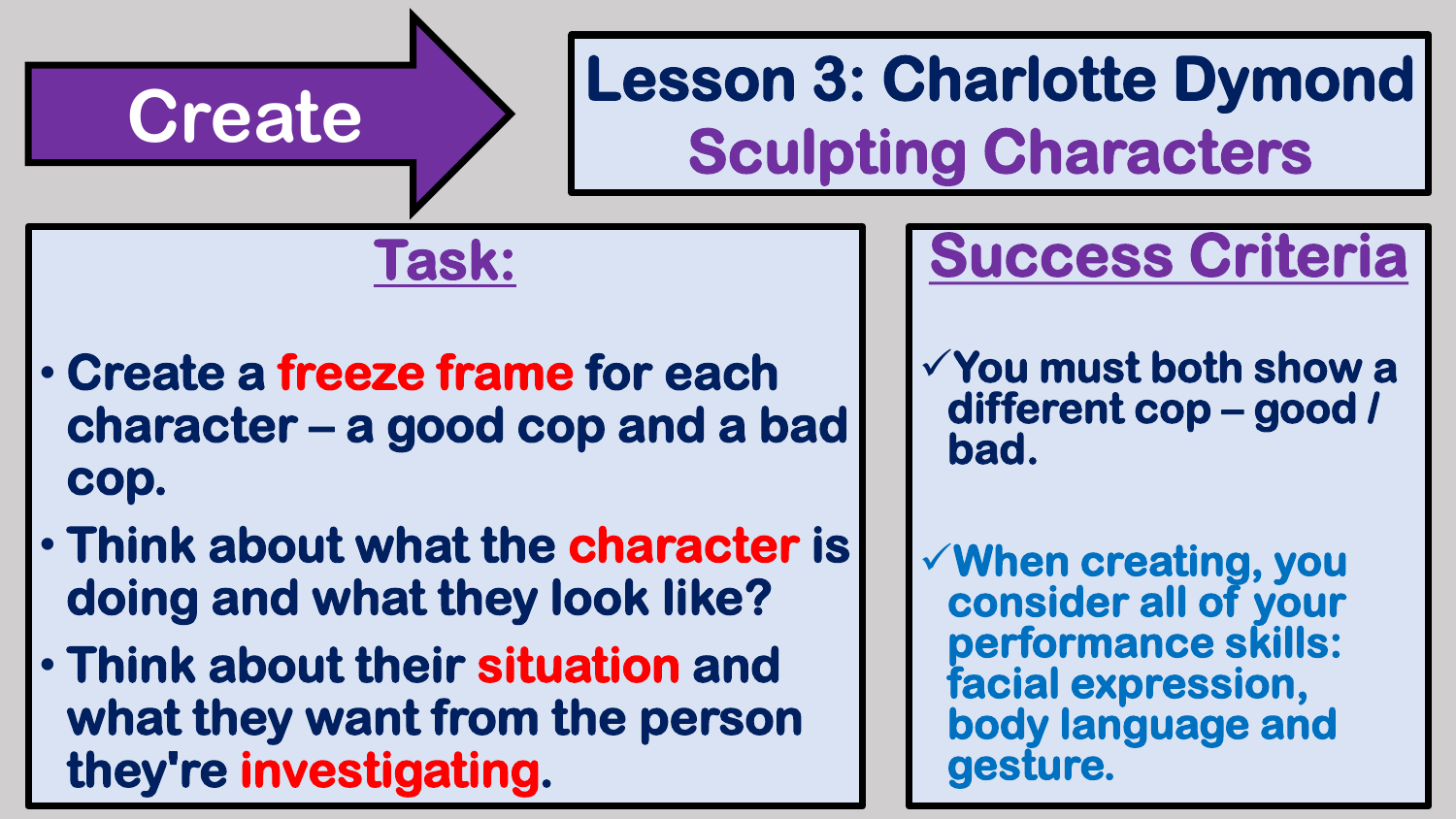**BRITISH VALUES** 

### **Evaluate Lesson 3: Charlotte Dymond British Values & Bigger Picture**

Individual Thinking

Paired Discussion

**Do we approach/should we approach problems people have in the same way each time…?**

**Can you justify your answer with at least on example?**

#### **Mutual Respect**

**Do you think that both of our 'Cops' would be respectful of Matthew when interviewing him…? does it matter?**

**Would your answer be different if you were accused of doing wrong?**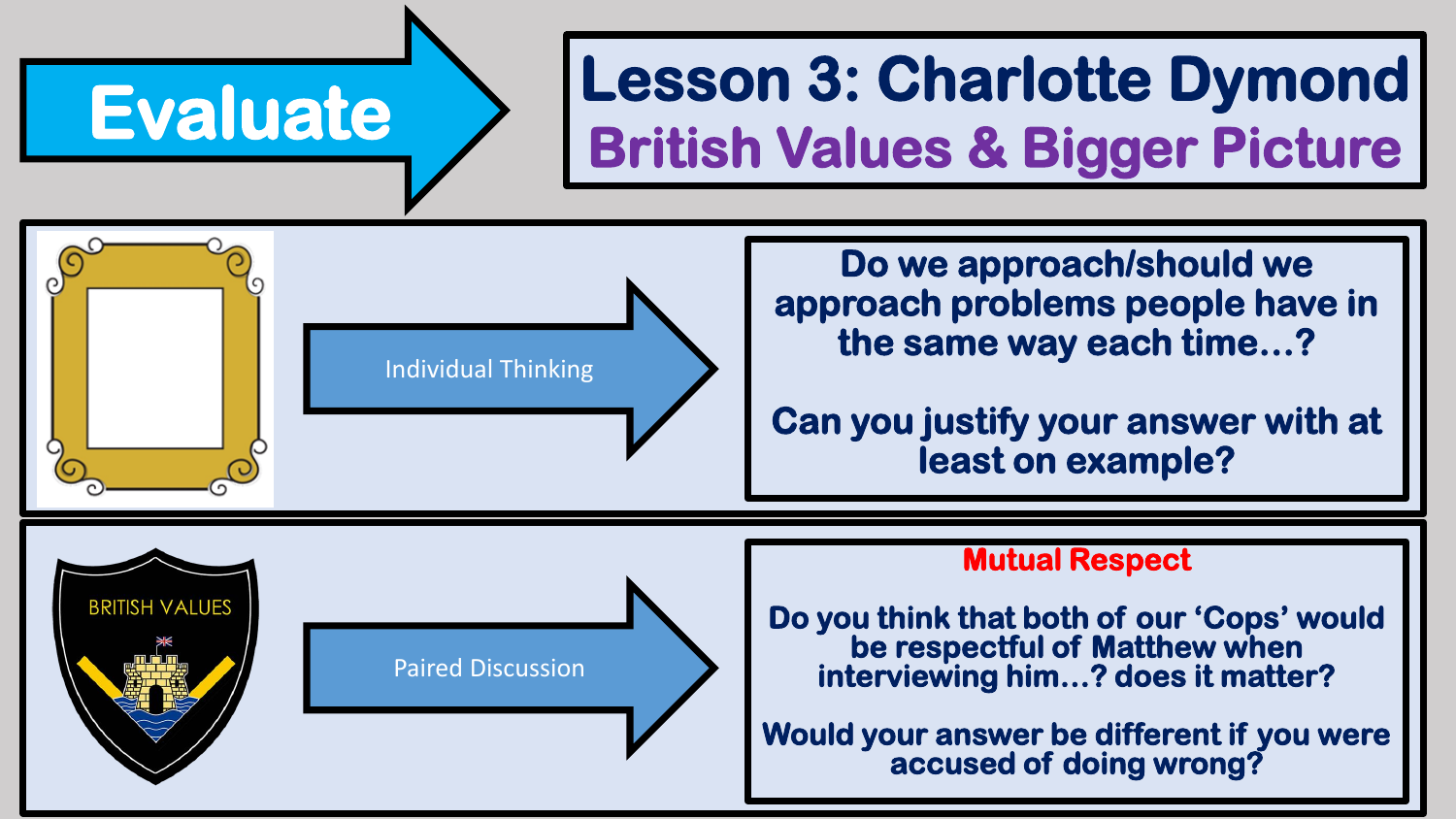# **Create Lesson 3: Charlotte Dymond Good Cop / Bad Cop Scene**

#### **Task:**

- **Write a script where Matthew is interrogated by the two cops.**
- **Use open and closed questions and a good level of dialogue between the characters in order to write a scene which could be performed in front of an audience.**
- **It should be a realistic scene!**

#### **Success Criteria**

- ✓ **Each charcter gets at least 8 lines of dialogue.**
- ✓**Each line is appropriate to their character.**
- ✓**Matthew comes up with reasons why it can't be him.**
- ✓**The cops come up with reasons why it must be him.**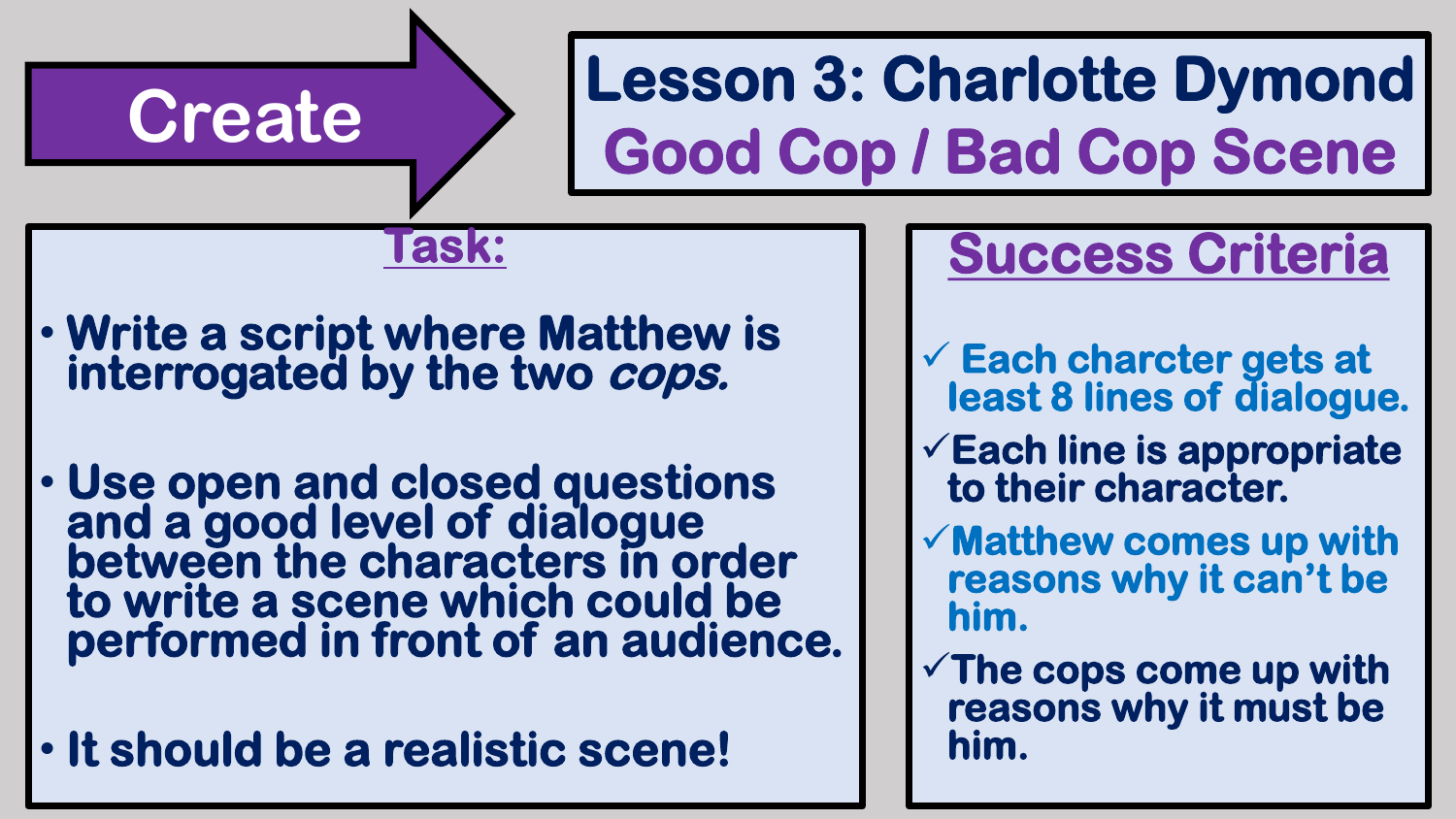

### **Evaluate Lesson 3: Charlotte Dymond What did we think?**

**Use the following key terms to reflect on an aspect of your work in today's lesson.**

| <b>Good Cop</b>  | <b>Gesture</b>  | <b>Effective</b> |
|------------------|-----------------|------------------|
| <b>Space</b>     | <b>Movement</b> | <b>Audience</b>  |
| <b>Character</b> | <b>Improve</b>  | <b>Bad Cop</b>   |

**Challenge of the Day: can you use all of the key words in one sentence?**